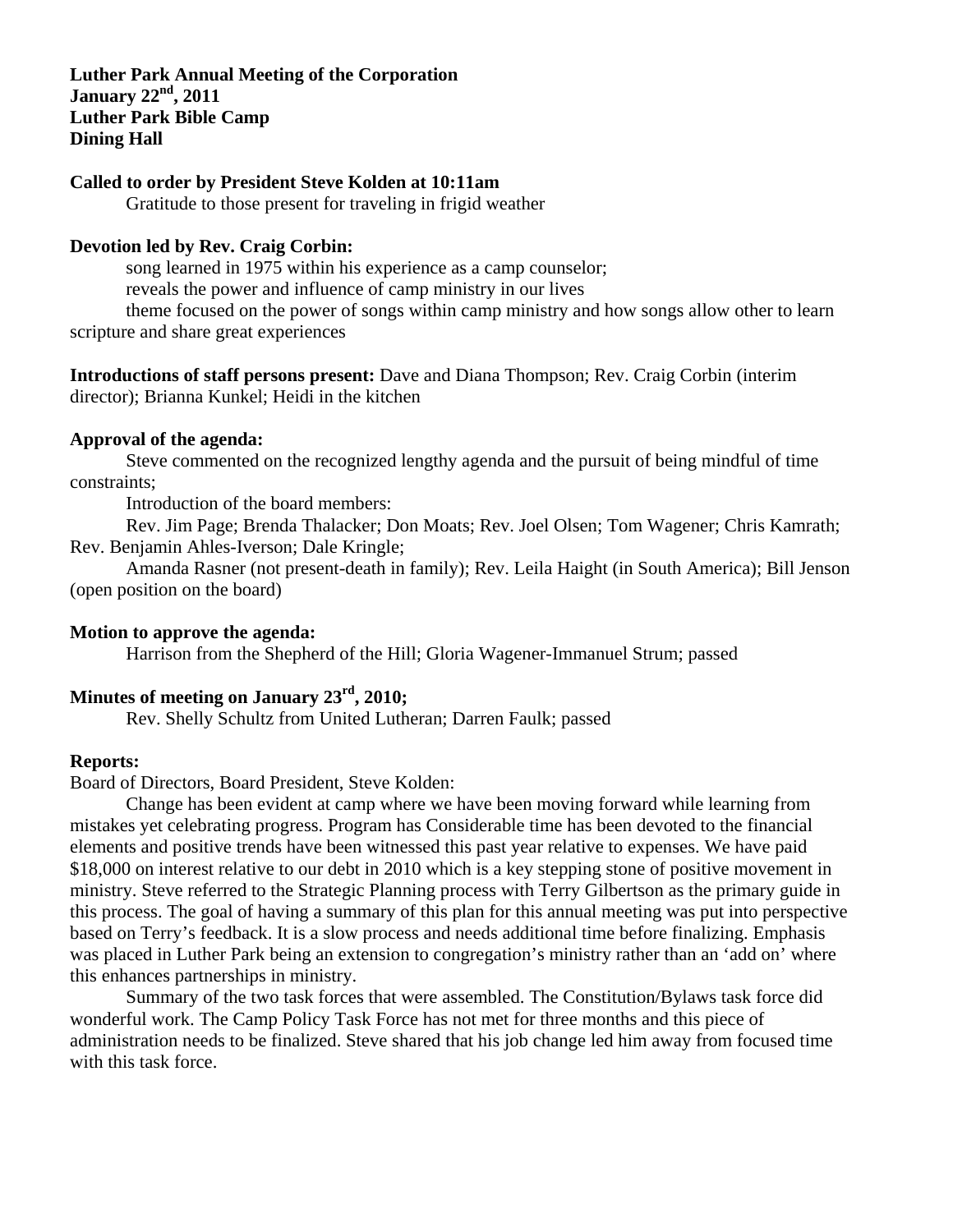The communication between Luther Park and Luther Point have been previously through the executive teams. This will be expanded to include the board of directors of each camp which will begin with both boards meeting on February 19<sup>th</sup> at Luther Park.

 Steve thanked the board of directors for their commitment. Gratitude was shared to the Luther Park staff that lead various ministry efforts. A word of thanks to both Steve and Diana.

### **Rev. Craig Corbin**

 2010 was a challenging year where the most significant challenge was addressing the accounting system of Luther Park. In essence, this effort of re-doing it required significant time but was necessary. The feedback from the audit report in December included all is looking very well, organized, and efficient.

 Congregation support was very strong in 2010 and Craig shared a strong word of 'thank you' for faithful giving among all congregations. The support and passion of this ministry is positive both in the financial realm and general recognition.

 Craig is making a deliberate effort in connecting with pastors amid conference gatherings. The key question that will provide a framework for discussion, "What role can Luther Park have in the ministry of your congregation?"

 Referral was made to the decline in camper attendance within 2010 which was evident at Luther Park but also throughout other camps in the country.

 Gratitude shared to the staff with special mention of the challenges within the past year. We've "been around the block once now" and this obviously is a positive notion as we look ahead to 2011 since key elements of administration/ministry have been addressed. Craig mentioned the importance of improving key property issues such as replacing the original carpet in the Covenant Center (nearly 40 years old!), etc.

 Overall, the primary mission remains the same as we join together in faithfully sharing that mission! Craig thanked all present for the opportunity to share this feedback.

### **Program Coordinator and Program Report-Brianna Kunkel**

 Brianna's voice was 'weaker' given her many recent conversations in meeting with camp staff across Minnesota. She will begin recruiting summer staff in the next two weeks. A media specialist will be introduced this summer to allow families to connect with their son/daughter throughout the week they are present. A special mention referred to the importance of having a camp chaplain present this year to provide spiritual care for summer staff. Two new programs were introduced this summer which was great to see (Keepers of the Earth and Drumming and Strumming). The Trading Spaces program was expanded in 2010. Brianna highlighted the 2011 Retreat Ministry Opportunities. There is a correction to Steve Kolden's report is that there will be a national curriculum for 2012 that can be purchased from the Evangelical Lutheran Church in America. Referral was made to the Luther Park Ambassador program. The summer programs are available and the Luther Park web site has been newly formatted. Question from Rev. Barbara Koch was "how does the cost for Luther Park compare other camps that Brianna is aware of?" Brianna shared that average cost is around \$300 for other camps. Craig shared details of costs relative to Luther Park, Sugar Creek and Luther Point while emphasizing key discounts available.

Question: "How many summer staff are needed for the summer?"

Brianna's answer was that this is based on the number of 'early bird' registrations. It is generally assumed that this upcoming summer we will need about 35 summer staff.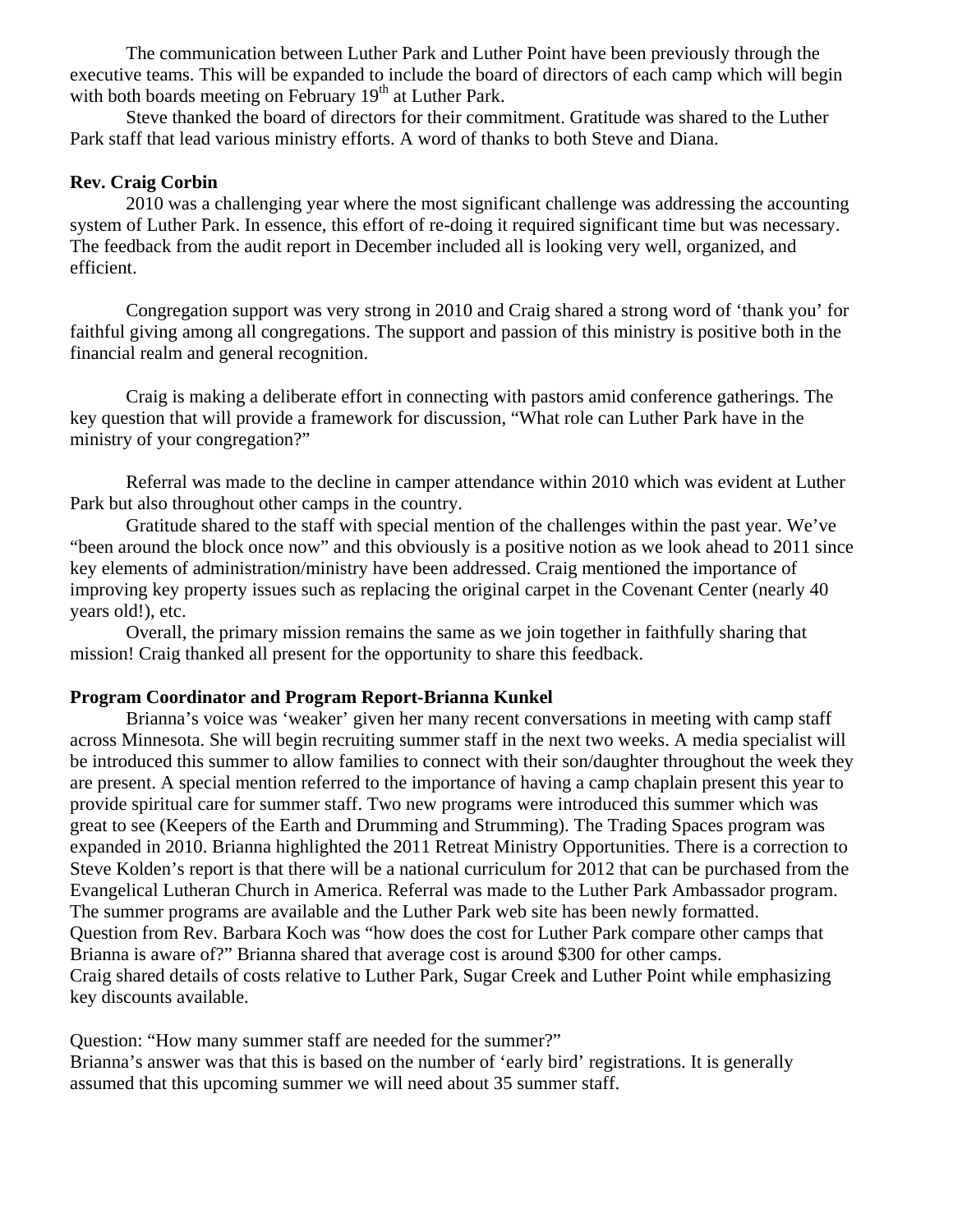Comment was shared that Brianna did a wonderful job with the ladies retreat within the week of August  $15^{th} - 19^{th}$ .

Question: "Do you staff the adult groups that are present?"

Brianna's answer is that a retreat host is always present. This piece depends on the needs of the group.

# **Property Report:**

Don Moats shared a summary of the projects within 2010. A word of gratitude to Grace Lutheran in Eau Claire to helping fund a contractor; the WELCA groups helped fund the new mattresses that were needed; Our Savior's in Chippewa Falls will be doing considerable work in replacing the A-frame at Luther Woods.

Don referred to the various projects in his report though did not describe each project for sake of time. Steve shared a word of gratitude to Dave (staff) as well for his great work in coordinating volunteers.

# **Finance Report**

Brenda shared a humorous insight that a motion should be made that no one, other than the treasurer, is allowed to talk about the finances.

She referred to her report and discussed the obvious financial shortfall while emphasizing the various cost-saving efforts that had been made within 2010. The key piece is that mindful of the cost-saving efforts that have been made, an increase in camper attendance would be greatly significant to our overall financial status.

Steve mentioned that a key piece of saving dollars and utilizing our staff is putting various printed material on-line.

# **Unfinished Business**

None was raised

# **Questions for the board**

Question from Rev. Les Walck: "Could more information be shared on the proposal of constitution's status relative to baptized membership."

Steve elaborated on a brief history of how this administrative piece was developed. A key frustration was reporting various congregations being 'member congregations' while various congregations have not been active. This will allow for effective reporting. In addition, this piece would encourage member congregations to receive a reduced rate for their campers that participate.

Les Walck shared that legislating financial giving does not work though he understands the need of building up the financial basis of the camp. There are concerns that congregations are struggling as well. Can we change the constitution on this piece?

Rev. Mike Wollman shared that the first reading of the constitution was last November at Trinity in Eau Claire. The by-laws require only one reading and approval. The constitution review for today will be devoted to the reading of the constitution and by-laws. Motions for amendments will be accepted at that time. Rev. Walck is referring to by-law language in B1.03.02 and B1.03.03. Mike shared that this language will be addressed after lunch.

#### **New Business: Endowment Fund Committee Member Election:**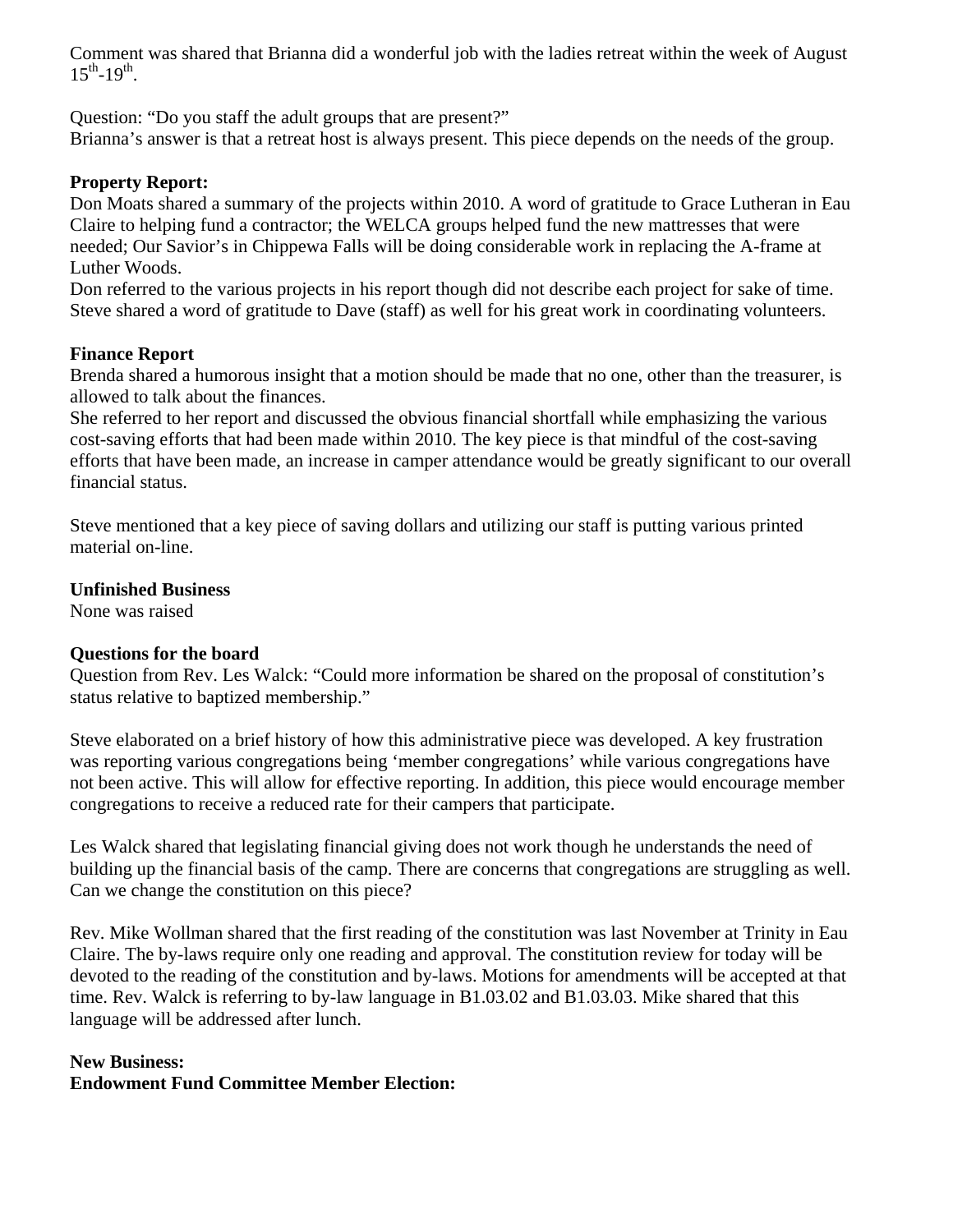Arvid Solsaa's position in completed at this time and he is willing to continue in this role. Arvid shared a summary of the Endowment Fund Committee's responsibility. This committee is separate from the Board of Directors.

Motion for Arvid to continue in this role: Darren Faulk; seconded by Don Moats; passed.

### **Election of Board Members:**

Cluster 1: Clergy: Pastor Burt Schultz, Hope and Glen Flora, Ladysmith (three year term) Lay: Cheri Sorensen-Rice Lake (one year term)

Cluster II: three year term Lay: Lynn Harrison, Shepherd of the Hill, Elk Mound (t Kay Moen-Urseth, New Hope, Sand Creek/Pine Creek

Cluster III: Clergy: Pastor Jim Page, Trinity, Eau Claire

Cluster IV: Lay: Michele Ziegeweid, Christ Lutheran, Arcadia (three year term)

Motion to accept the ballot as presented; motion by Don Moats; second by Rev. Joel Olsen; passed

Introductions of nominees:

**Lynn Harrison** (member at Shepherd of the Hill since the early 1970's, church council and various other board experiences)

**Kay Moen-Urseth** (involved within various church ministries through the years, president of the Barron County Habitat for Humanity, has various family experiences with Luther Park)

**Cheri Sorensen** (substitute teacher, great admiration for camp ministry, husband is Russ Sorensensenior pastor at Bethany Lutheran in Rice Lake)

Announcement of this vote will be shared by the nominating committee

# **Nominating Committee 2012**

Nominating Committee for 2012: Pastor Ben, Pastor Joel, Cheri Sorensen, Steve Kolden, Rev. Shelly Schultz (cluster two),

Motion for these individuals and board to appoint: Motion to accept by Rev. Ben-Ahles-Iverson, second by Dale Kringle; passed.

# **Proposed Budget will be addressed after the lunch break**

Lunch break at 12:00 noon

# **Newly elected board members (began at 12:45pm):**

Kay Moen-Urseth Rev. Bert Schultz

# **Proposed Budget for 2011:**

In reviewing page F-10, Steve elaborated that the board is proposing an unbalanced budget that is reflective of debt from 2010 being carried into 2011, etc.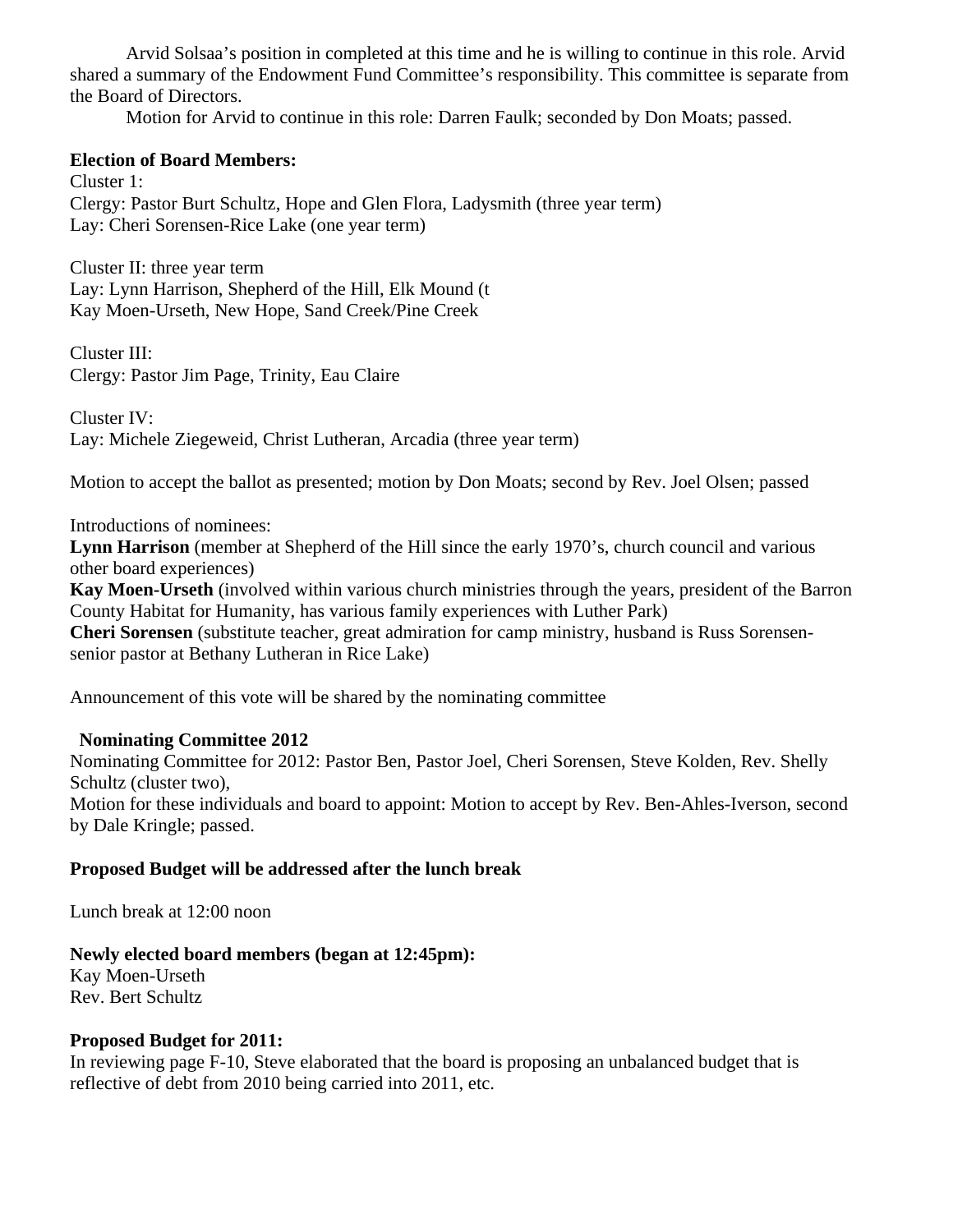Question raised regarding the \$88,087 debt amount for 2011; answer referred to the Sterling Bank loan of \$56,538 being included in overall amount.

Additional comments were made regarding finances and ministry from Rev. Craig Corbin

Question raised regarding the board's intention in increasing board revenue. Steve referred to the increase from actual while being a decrease from the 2010 budget.

Question raised regarding the agreement with Luther Point and Luther Park removing some of the Luther Point positions here at Luther Park. Steve elaborated on what has been achieved together while seeking to reduce, over time, the hours worked from those at Luther Point. Referral was made to the Executive Committees meeting quarterly relative to staff time studies, etc.

Question regarding the Luther Point management agreement and the presence of Luther Point staff at Luther Park. This then led to the question regarding the overall fundraising efforts and who is the leader on this front.

Craig…we can do postcards, letters, advocates…but we cannot do it by ourselves. We need 'your' voice in promoting camp and connecting with others.

Darren Faulk question regarding what is the line item designated to revenue from outside groups? This is noted in 'Retreat Revenue'.

How do we get the word out regarding Luther Park to outside groups? Steve shared that word of mouth is essential. Craig shared that nearly 75% of those who retreat at camp are non-Lutherans.

Question raised in where was the synod financial contribution shown now that their office is at camp? Steve referred to the proper page number relative to 'other revenue'.

Steve…are people comfortable with the proposed revenue budget being higher than actual revenue received in 2010?

Motion by Lynn Harrison (Elk Mound); seconded Rev. Mike Wollman; passed. One opposition (1:32pm)

### **New Business Continued: Constitution Revisions**

Motion to adopt the proposed constitution: Rev. Joel Olsen, Second by Vicki; constitution is on the floor for discussion.

Rev. Mike Wollman shared in oversight of this portion of the meeting.

Motion to amend chapter two by striking C2.01;

Motion by Rosemary Johnson; second by Nick Sovacool; discussion over this amendment: is another meeting needed to approve the constitution with all these amendments? This constitution did not state that both readings require identical constitutions.

Rev. Craig Corbin shared that our non-profit license falls under the Evangelical Lutheran Church in America and possibly jeopardize our 501c(3) status.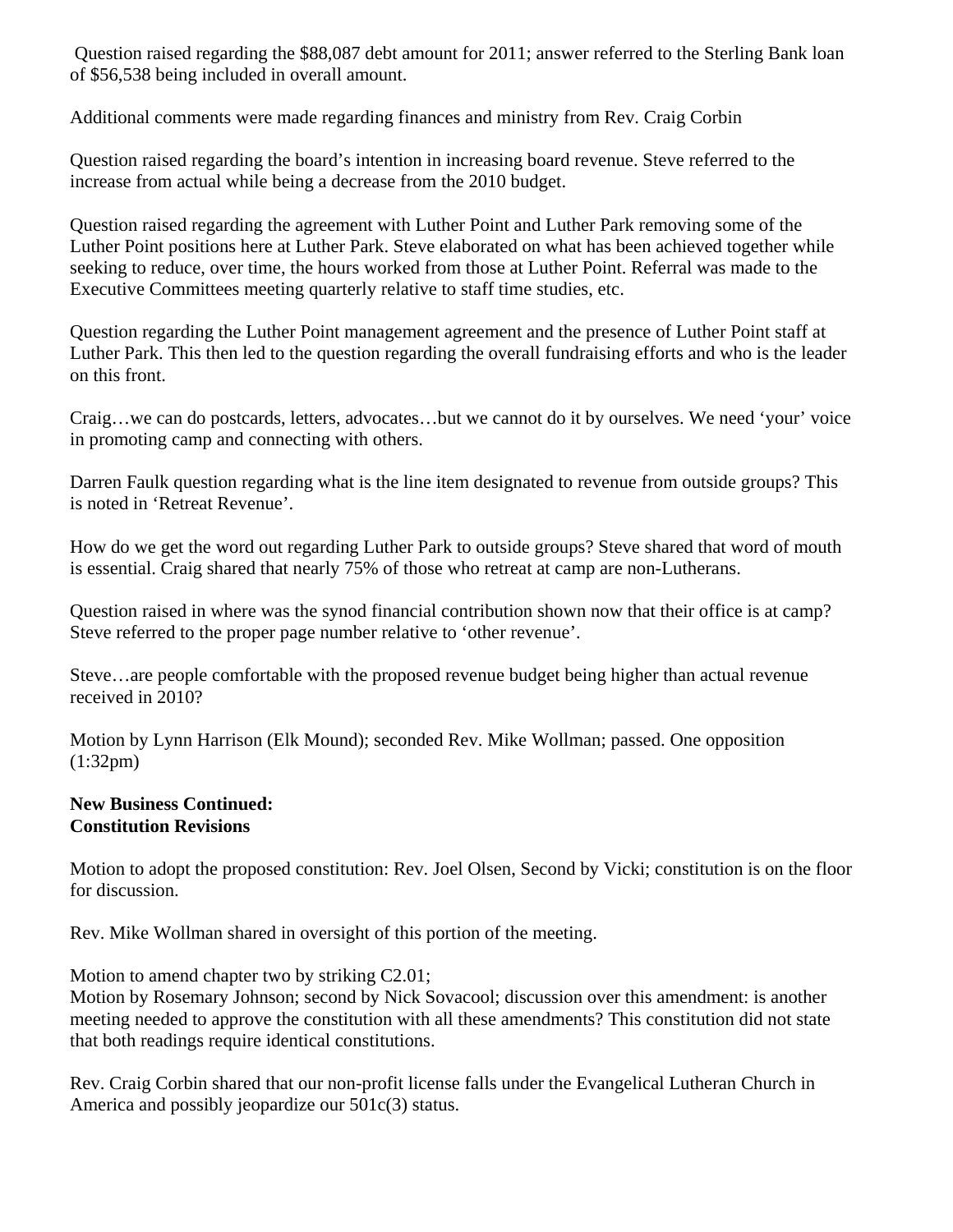Paul Tobiason: It is wise to do some changes, approve, and ratify even though it is not stated in the old constitution.

Barb Solsaa: I would be opposed to this amendment as a ministry partner of the ELCA.

Paul Tobiason: call to question; Delete C2.01 voted by a show of hands; 3 in support; remainder opposed; motion failed.

Chapter 3:

Three types of full membership: those in membership within the ELCA; members not in ELCA but were grandfathered in; any congregation that is in full communion within the ELCA

Rev. Les Walck: C3.01.01/C3.01.02;C3/02:

Proposed amendment: Remove 'in good standing as of the January 23, 2010 corporate annual meeting' since there was no good standing standard in 2010. There was a standard but it was really low. Second: Dick Klabunde;

Discussion: This list of 2010 is simply a list but no element of 'good standing' was not present. Removing this referral would have no impact.

Call to question: delete 'good standing' in C3.01.01; motion passed (16 opposed)

Rev. Les Walck:

 $C3.01.02:$ 

"Requirements for member congregations…" will be replaced by "Guidelines for member congregations…will be described in the by-laws." And striking the "congregations in good standing…". Motion: by Rev. Les Walck, seconded by Rosemary Johnson.

Discussion: Tom Wagener suggested that guidelines allows for permissive language rather than established framework.

Rev. Bert Schultz referred to the 24<sup>th</sup> Amendment in that no poll tax would hinder people from voting/participating. He moved to strike any language that any member of this corporation to lose its ability to vote in these annual meetings.

Comment made regarding small congregations who simply do not have kids to send to camp given the are simply not in the congregation given the small nature of the congregation.

Rev. Curt Rohland: Withdraw for Rev. Les Walck to remove his motion and replace with "Membership requirements are described in the bylaws." This moves everything to the by-laws.

Motion by Rev. Les Walck agreed, second by Rosemary Johnson. **(sentence three)** "Membership requirements are described in the bylaws." To the second sentence revision by adding this and deleting "Requirements for member…". Motion carried (three opposed)

Motion by Rev. Les Walck; second by Rev. Barb Koch to remove "in good standing" from the last sentence of C3.01.02.

Discussion from Arvid Solsaa stating that he was fine with the 'good standing' language since congregations need to own their responsibility regarding the camp.

Rev. Curt Rohland: comment referring that 'in good standing' needs to be described in the by laws.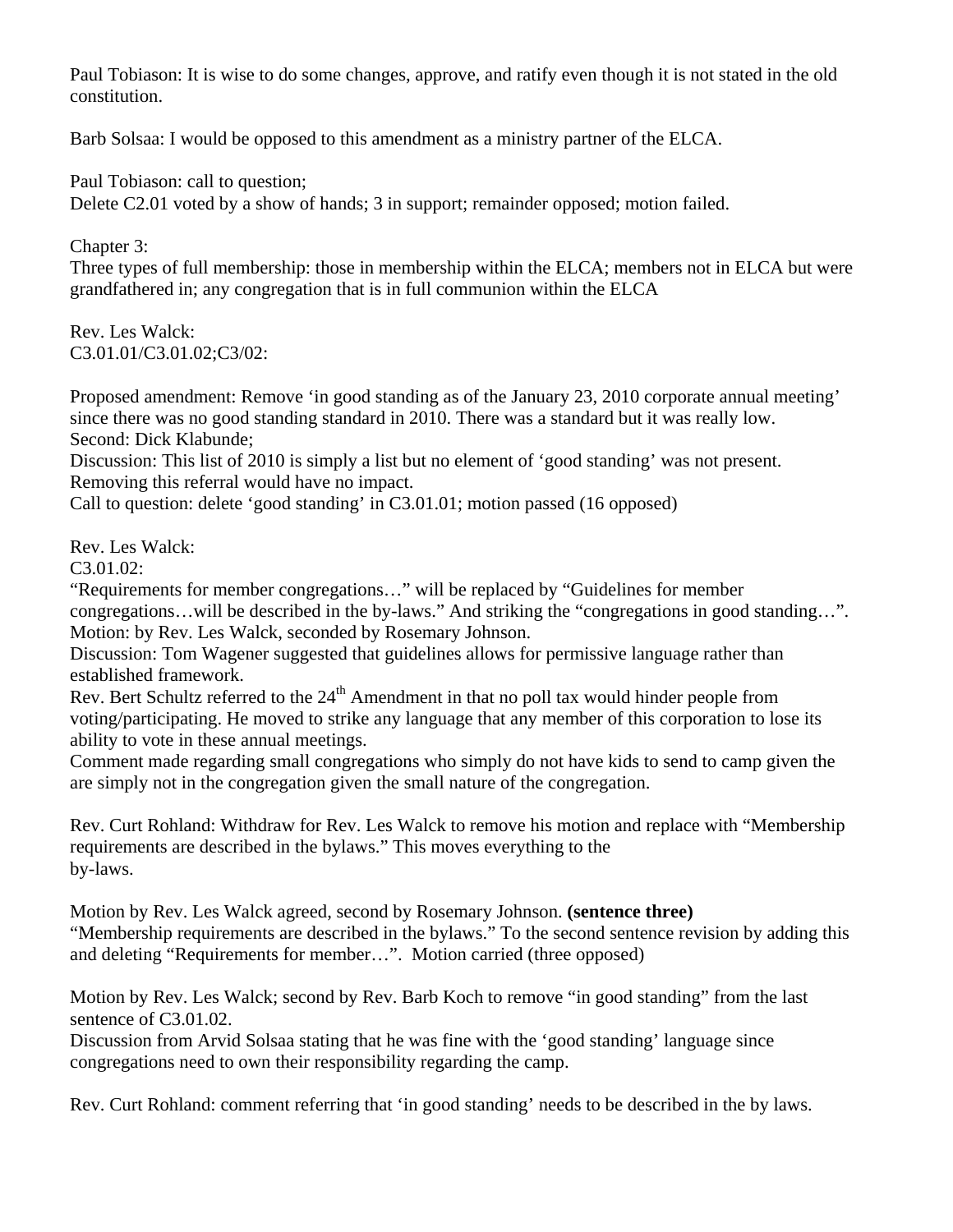Call to question: Barb Koch; sentence four remove "in good standing", motion passed.

C3.01.02

Dick Klabunde motion to remove the 'full communion of the ELCA' to include other congregations; seconded by Vicki Fankhauser; from the first sentence Arvid Solsaa, there needs to be guidelines to the membership. Motion failed…the presented language will remain

# C3.02

There not any proposed amendments Question by Arvid is what entails associate membership compared to membership? This relates to the ability to vote at an annual meeting

C3.03: no amendments C3.04: no amendments

C4.01: no amendments

C5.01: no amendments

C6.01:

Change final sentence by changing the period to a comma and stating the following. Amendment to add "delegates present, pursuant to applicable state and federal laws." Motion by Dick Klabunde, second by Brenda Thalacker; passed

C7.01: no amendments

C7.02: Tom Wagener motion to change 'member in good standing' to 'full membership' through out the remainder of this document.

Distinction between full membership and associate membership (philosophical); distinction with good standing refers to fiscal support. Not seconded.

Break for board members to confer on the dynamics of the constitution mindful of the time factor today.

Steve Kolden reconvened the meeting.

There will be another full meeting of the board to assess the constitution and then move on to the bylaws.

Meetings: C7.01/C7.04 language will be updated Any proposed amendments to chapter 7

Chapter 8: no amendments

Chapter 9: no amendments

Chapter 10: no amendments

Chapter 11:

Steve Kolden request to entertain a motion to replace 'Revised' with 'most current'; Motion by Curt Rohland, seconded by Rev. Mike Wollman; passed.